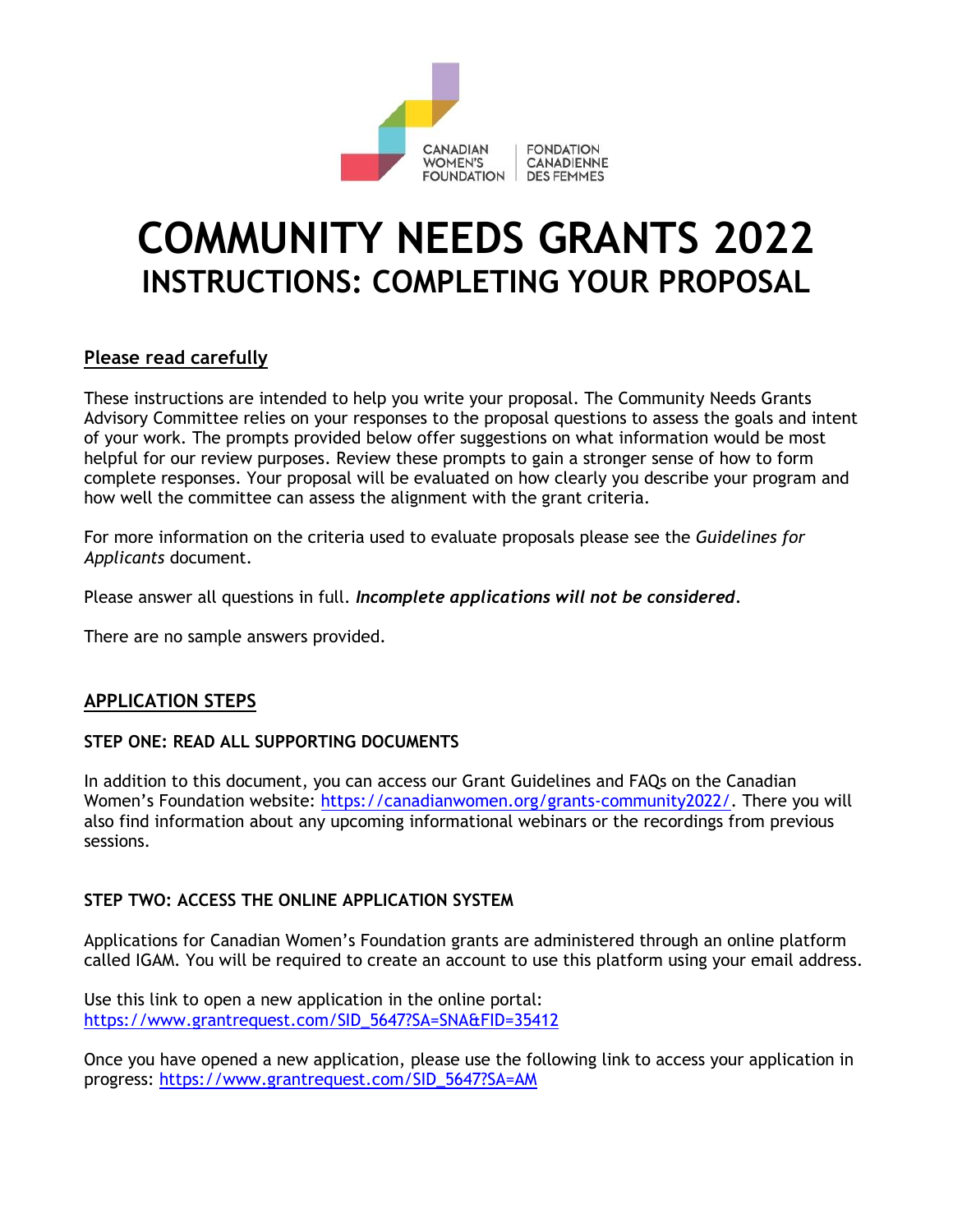

IGAM does not allow multiple users to work on the same application at the same time. You can "transfer" ownership to another user by clicking on the first icon at the right of the application landing page.

| <b>Requirements</b><br><b>Applications</b>                                                                                                                                                                                                                                                                                                                                                                                                       |                  |                  |    |                        |            |                                      |
|--------------------------------------------------------------------------------------------------------------------------------------------------------------------------------------------------------------------------------------------------------------------------------------------------------------------------------------------------------------------------------------------------------------------------------------------------|------------------|------------------|----|------------------------|------------|--------------------------------------|
| <b>Applications</b>                                                                                                                                                                                                                                                                                                                                                                                                                              |                  |                  |    |                        |            |                                      |
| Welcome to your "My Application Page." This is the area where you will manage your work.                                                                                                                                                                                                                                                                                                                                                         |                  |                  |    |                        |            |                                      |
| 1. Select in progress or submitted in the drop down.<br>2. If you select submitted, you can only view the applications that you have submitted.<br>3. If you select in progress, you will be able to continue working on your application.<br>4. To delete an application, simply select the garbage can next to it.                                                                                                                             |                  |                  |    |                        |            |                                      |
| Bienvenue à votre page « Ma demande ». Ça c'est ou vous pouvais gérer votre travail.<br>1. Sélectionnez « en cours » ou « soumis » dans le menu déroulant<br>2. Si vous sélectionnez « soumis », vous pouvez voir seulement les demandes que vous avez soumises.<br>3. Si vous sélectionnez « en cours », vous pourrez continuer à travailler sur votre demande.<br>4. Pour effacer votre demande, cliquez sur la poubelle à côté de la demande. |                  |                  |    |                        |            |                                      |
|                                                                                                                                                                                                                                                                                                                                                                                                                                                  |                  |                  |    | Show                   |            | In Progress Applications V           |
|                                                                                                                                                                                                                                                                                                                                                                                                                                                  |                  |                  |    |                        |            | $\Box$ Hide Viewer Only Applications |
| <b>Application Name</b>                                                                                                                                                                                                                                                                                                                                                                                                                          | Project<br>Title | <b>Requested</b> | ID | Last<br><b>Updated</b> | My<br>Role | <b>Action</b>                        |
| 2022 Community Needs Grants Application w<br>Partner                                                                                                                                                                                                                                                                                                                                                                                             |                  |                  |    | 38501 2022-01-13       | Owner      |                                      |

Keep the login information handy of the user that submits the application. Application updates and the agreement, in the case of a successful application, will be assigned to this account only.

#### **STEP THREE: DETERMINE YOUR ORGANIZATION'S ELIGIBILITY**

Once you create a login for the online application platform, you will need to respond to the eligibility questions. You will need to respond YES to all questions to continue to the application form. If you respond NO to any of these eligibility questions, your organization is not eligible for a Canadian Women's Foundation Community Needs Grant.

The last field will allow you to select the appropriate application form for your situation:

- $\circ$  If your organization has a valid charitable number or qualified donee status, please select: *We are a registered charity or qualified donee*
- $\circ$  If your organization does not have charitable or qualified donee status, and you are working with a partner and using their charitable number, please select: *We are working with an organizational partner that is a registered charity or qualified donee*

#### **STEP FOUR: COMPLETE THE ORGANIZATION OVERVIEW**

The first tab in the application form relates to questions about your Organization Overview. Fill out the information in complete detail and be sure that all information is up-to-date and accurate. If you are submitting your application with the support of an organizational partner, you will need to complete this section with the human resources and financial information of both partner organizations in their respective sections.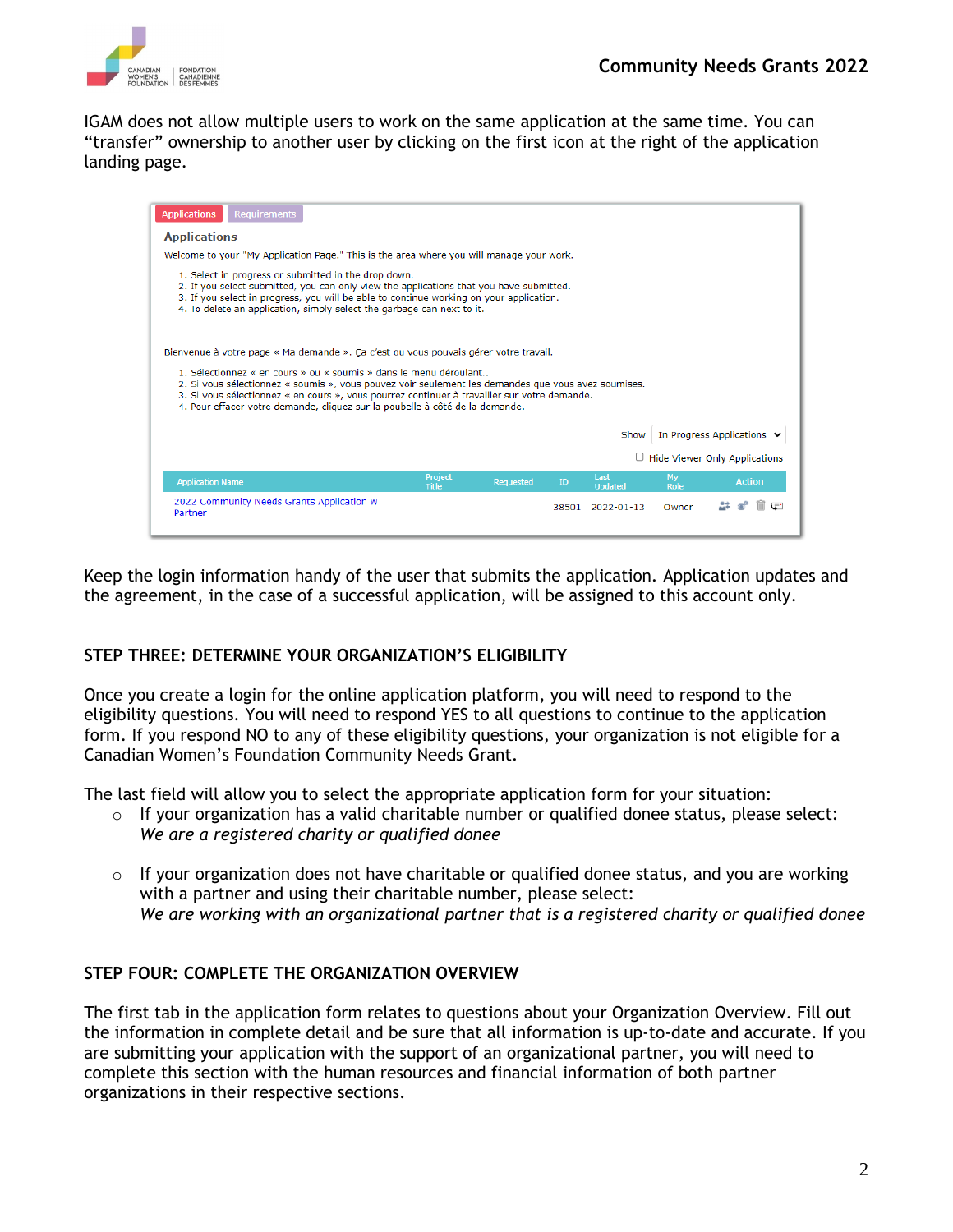

#### **STEP FIVE: COMPLETE THE PROPOSAL INFORMATION QUESTIONS**

The online application will guide you through the Proposal Information questions. We have provided prompts for each question in the following pages to help guide you to develop complete and effective responses.

Each question has been designated a maximum word count that will be enforced by the online application platform. If it is helpful, you can copy and paste answers that you compose in a Microsoft Word document so you can check your word count, spelling, and grammar in advance. We recommend using the allotted space to provide as much detail as possible; single sentence answers will not suffice in providing enough information for the committee's evaluation of your proposal.

#### **STEP SIX: COMPLETE THE BUDGET FORM**

In addition to meeting the eligibility requirements and the overall criteria, your proposal will be assessed on a budget that balances. A balanced budget should have revenues that equal expenses. We will also consider your organization's capacity and expertise in adding value through demonstrating in-kind support and details on other funding.

Download the excel spreadsheet from the online application platform under the question "Total amount requested from Canadian Women's Foundation".

Please note, proposals with budgets that do not balance will be considered incomplete. Before submitting your budget, review the final total for Revenues and Expenses of your Excel document. The TOTAL lines should be the same in both sections. If they are not, you have not balanced your budget and you should go back and make the necessary adjustments.

Before uploading your budget to the application, first export or convert it to a single-page PDF document.

#### **STEP SEVEN: ATTACHMENTS AND SUMBIT**

Under the Supporting Documents tab, you must upload your completed Budget Form, in single-page PDF format, and provide your organization's most recent audited financial statements, diversity/anti-racism policy and letter(s) of support. Your application cannot be submitted until these attachments have been uploaded. If working with an organizational partner, the financial statements and policies of both organizations will need to be uploaded.

If your organization does not have an audited financial statement, you may upload a financial statement that has been approved by your Board of Directors and/or membership.

If your organization does not have a diversity or anti-racism policy, please attach either an equivalent policy addressing your approach to ensuring equitable access to service users and participants OR a Word document outlining how your organization is working towards developing and implementing such a policy.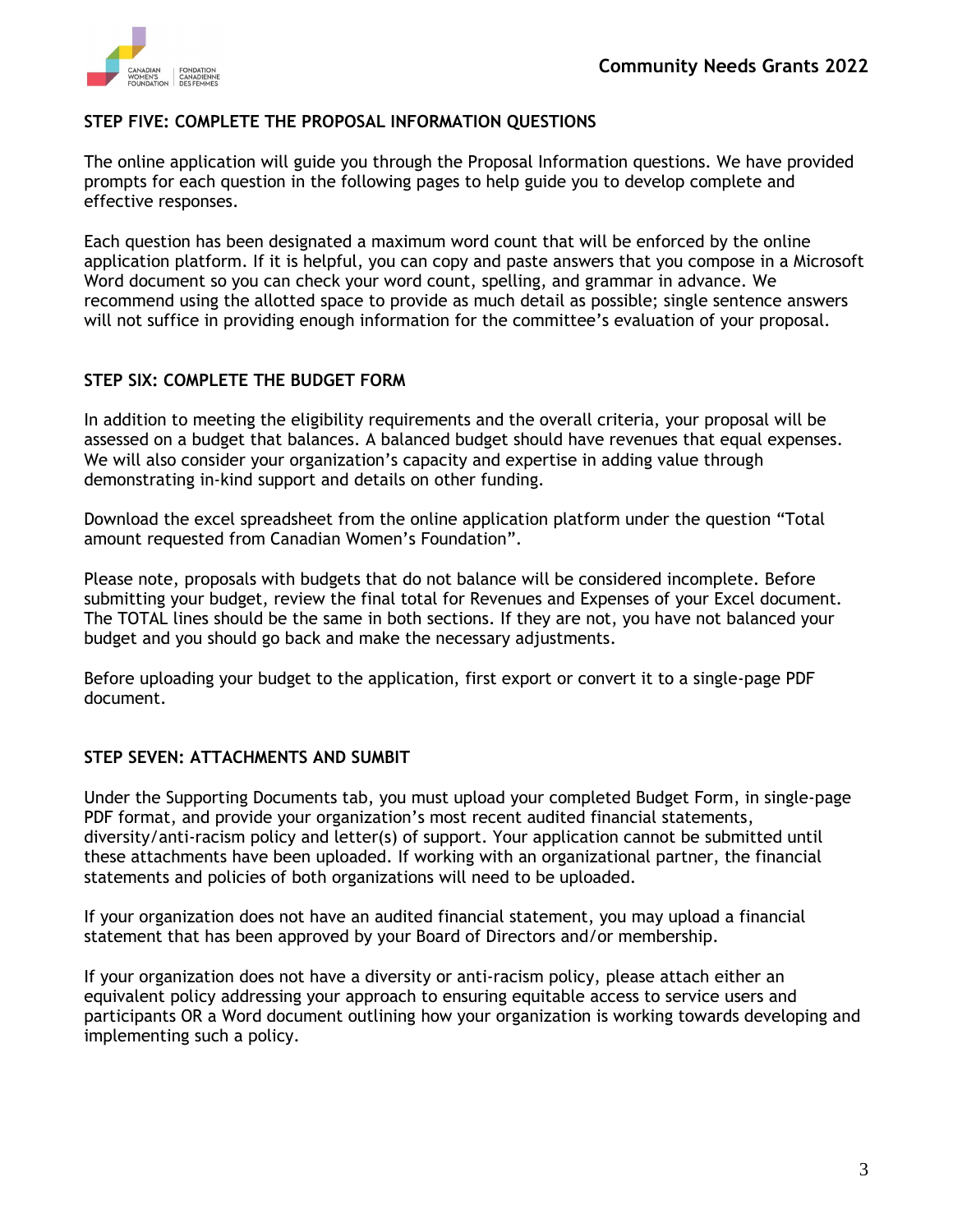

Once all questions under the Organization Overview and Proposal Information tabs have been completed, and all attachments uploaded under the Supporting Documents tab, you can review your application and submit it for consideration.

## **PROPOSAL INFORMATION QUESTIONS**

| <b>Proposal Question</b>                                                                                                                                                                                                  | <b>Prompts</b>                                                                                                                                                                                                                                                                                                                                                                                   | Word<br>Count |
|---------------------------------------------------------------------------------------------------------------------------------------------------------------------------------------------------------------------------|--------------------------------------------------------------------------------------------------------------------------------------------------------------------------------------------------------------------------------------------------------------------------------------------------------------------------------------------------------------------------------------------------|---------------|
| What geographic area(s) does your<br>organization serve?                                                                                                                                                                  | Select as many options as applies to where your<br>organization delivers services. You must select at<br>least one. See the Definitions following this table<br>for what qualified as rural, remote, or northern.                                                                                                                                                                                | N/A           |
| What is the size of the community<br>in which your organization is<br>located?                                                                                                                                            | Select the size of the community of your primary<br>service location. You may only select one.                                                                                                                                                                                                                                                                                                   | N/A           |
| Please identify the number of<br>women, girls, Two Spirit, trans,<br>and non-binary peoples and<br>children that you serve annually.                                                                                      | Indicate the number of unique service users your<br>organization serves per year, across all programs<br>and/or services, where applicable.                                                                                                                                                                                                                                                      | N/A           |
| Please indicate the primary /<br>secondary community that your<br>organization serves.                                                                                                                                    | Select only the communities that make up a<br>significant percentage of your participants or<br>service users. You can only select one primary and<br>one secondary community.                                                                                                                                                                                                                   | N/A           |
| Describe how your leadership team<br>reflects the communities your<br>organization serves. Explain your<br>organization's approach to ensuring<br>equity and diversity among<br>management and the Board of<br>Directors. | Provide a summary the organization's leadership<br>expertise, particularly as it relates to being able to<br>understand and/or reflect the needs of the<br>communities served by your organization, whether<br>it be lived experience, demographics, or<br>background. Note any policies or by-laws that<br>outline recruitment strategies or quotas for<br>equitable or diverse representation. | 200           |
| Tell us about your organization's<br>work. What are your core<br>activities?                                                                                                                                              | Elaborate on your mission and goals by listing the<br>types of services and programs your organizations<br>provides and the service users that access or<br>benefit from these. Be sure to highlight how<br>gender-based programming fits into your overall<br>world.                                                                                                                            | 300           |
| Tell us about your experience in<br>designing and delivering gender-<br>based programs, services, and/or<br>advocacy initiatives. How are they<br>tailored to meet the unique needs                                       | Please explain how you highlight and address<br>underlying gender inequities through your work,<br>including compounding intersectional factors. How<br>does your work with women, girls, Two Spirit,                                                                                                                                                                                            | 200           |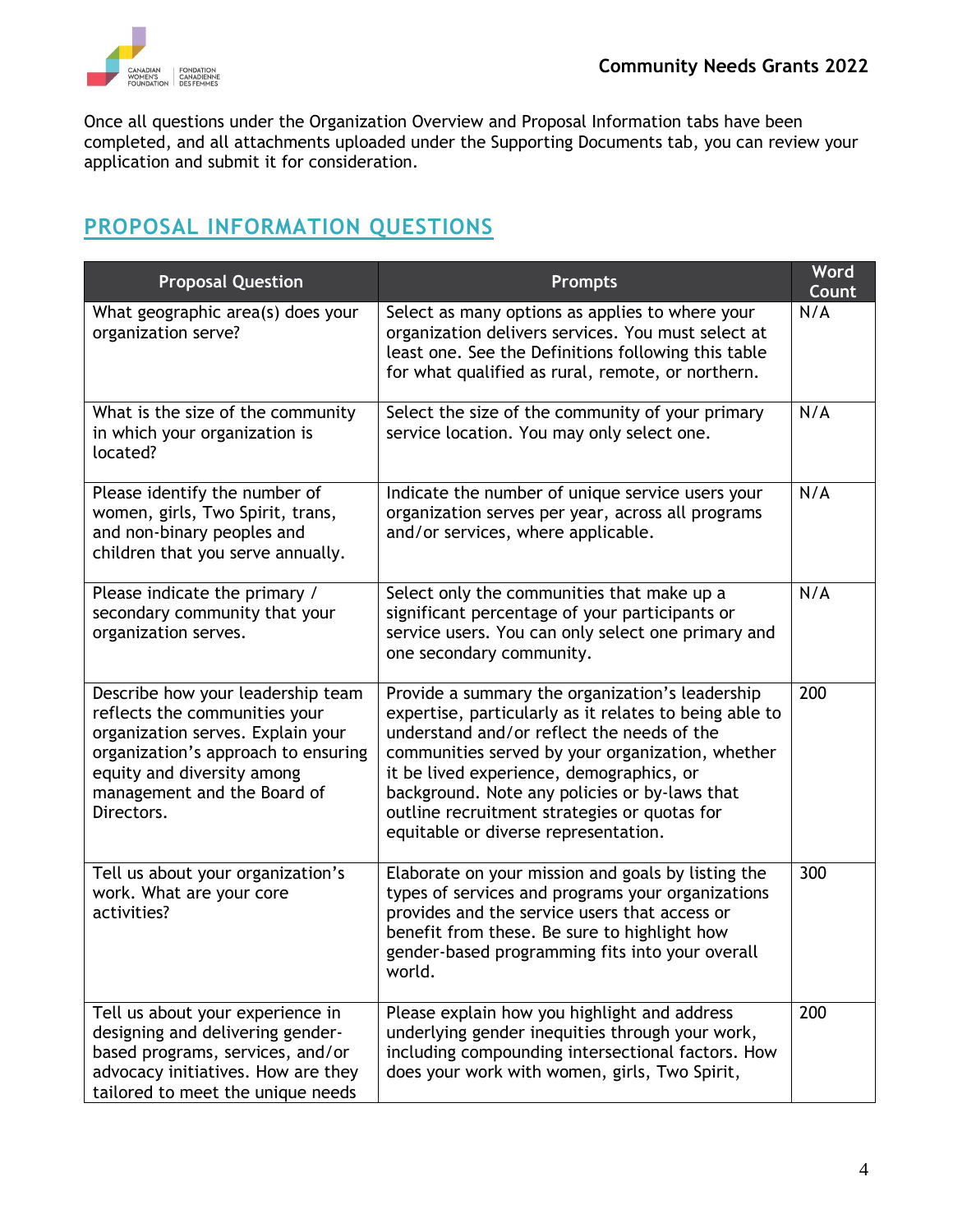

| of the communities your<br>organization serves?                                                                                                                                                                                                                                                              | trans, and non-binary people differ in its approach<br>from your other work (if applicable)?                                                                                                                                                                                                                                                                                                   |     |
|--------------------------------------------------------------------------------------------------------------------------------------------------------------------------------------------------------------------------------------------------------------------------------------------------------------|------------------------------------------------------------------------------------------------------------------------------------------------------------------------------------------------------------------------------------------------------------------------------------------------------------------------------------------------------------------------------------------------|-----|
| How do you identify and address<br>barriers to participation? How do<br>you ensure that your work is<br>accessible, inclusive, and safe?                                                                                                                                                                     | Explain how you recruit and actively engage<br>participants with diverse needs, and any<br>wraparound services that you or your partners<br>provide. Give specific examples of how your<br>policies and services have been developed to<br>respond to different participants' needs (age<br>group, learning style, language, ability, culture).                                                | 200 |
| Total amount being requested from<br>the Canadian Women's Foundation.                                                                                                                                                                                                                                        | Indicate the cash amount you are seeking from the<br>Foundation to a maximum of \$20,000 (do not<br>include cents, rounding up to the nearest dollar).                                                                                                                                                                                                                                         | N/A |
| Please indicate the core activity<br>you are seeking funding support<br>for.                                                                                                                                                                                                                                 | Only select one option from the list that best<br>reflects the primary work that this grant would<br>fund. You may request funding for activities under<br>other categories and reflect these in the budget.                                                                                                                                                                                   | N/A |
| What communities/regions will be<br>served by the proposed work?                                                                                                                                                                                                                                             | Only select one option from the list that best<br>reflects the primary work that this grant would<br>fund.                                                                                                                                                                                                                                                                                     | N/A |
| What is the need you are seeking to<br>address with this funding? How did<br>you identify this need?                                                                                                                                                                                                         | What is the gap in your operations or services that<br>this funding will address? Explain what has created<br>this gap, such as an emerging and urgent issue,<br>increased demand for services, or decreased<br>funding, and what measures have you tried to<br>address it.                                                                                                                    | 300 |
| Tell us how your organization will<br>use the requested funds. Please<br>provide detail on the activities,<br>timeline, reach, and intended<br>outcomes. How will the use of<br>these funds contribute to your<br>organization's work serving women,<br>girls, Two-Spirit, trans, and non-<br>binary people? | Explain what activities you would undertake with<br>this funding, with whom, and how these would<br>address the need you have highlighted. Describe<br>how the key budget lines align with these activities<br>and how these funds will contribute to stabilizing<br>or growing your operational capacity, piloting a<br>new initiative, or testing a new approach or<br>program.              | 300 |
| Is this new, existing, or a new<br>approach to your work? How do you<br>envision sustaining this work or its<br>outcomes?                                                                                                                                                                                    | Whether this is work you are already doing, an<br>entirely new initiative, or an adaptation to your<br>work, describe how this funding is part of a plan to<br>sustain either the initiative itself or the outcomes<br>beyond this funding. For example, tell us if this<br>funding will help you to leverage other funds or to<br>learn something that will grow your capacity for<br>future. | 200 |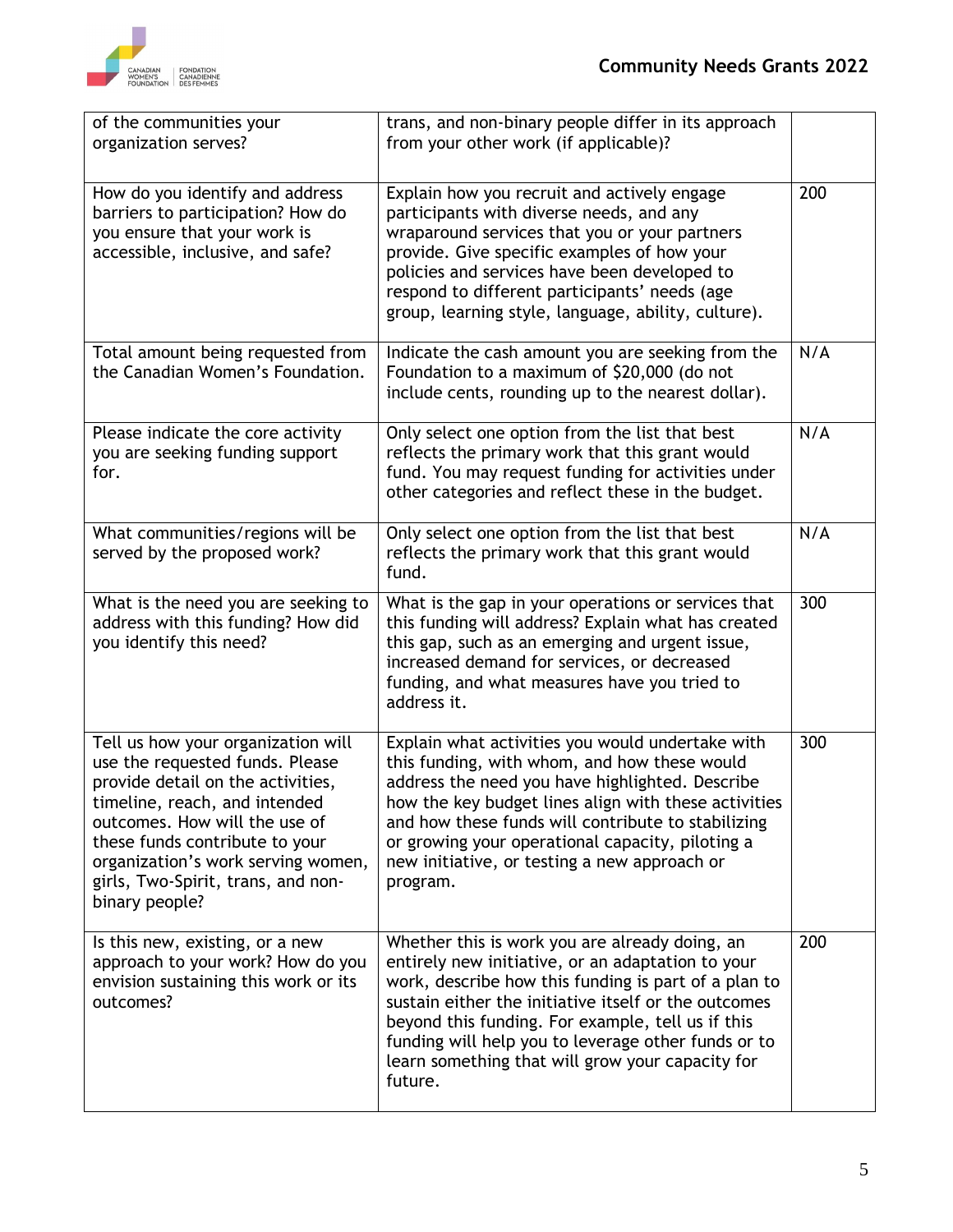

| Please indicate with which<br>Canadian Women's Foundation<br>funding pillar your activities align.                                | Your work may have a focus across more than one<br>of these areas, but please select only one of the<br>four funding pillars that best align with the need<br>you have identified and outcomes you propose to<br>achieve.                                                                                                                                                                                                                                                                                                                   | N/A |
|-----------------------------------------------------------------------------------------------------------------------------------|---------------------------------------------------------------------------------------------------------------------------------------------------------------------------------------------------------------------------------------------------------------------------------------------------------------------------------------------------------------------------------------------------------------------------------------------------------------------------------------------------------------------------------------------|-----|
| Explain how the funded activities<br>align with above selected funding<br>pillar.                                                 | Describe how your work will support the<br>advancement of the funding pillar selected. Tell us<br>how your proposed activities will lead to an<br>outcome that is focused on one of the four pillars.<br>You can speak briefly to any other pillars that your<br>efforts may align with, but this is not required.                                                                                                                                                                                                                          | 200 |
| If you have any partners that will<br>be directly involved in this work,<br>outline their role and how you will<br>work together. | This question is elective. Complete only if there is<br>a partner organization directly involved in the<br>proposed activities or that will support or deliver<br>components of the work. If you are working with<br>an organizational partner, please outline the<br>arrangement of your shared responsibilities, your<br>history in working together, and the commonalities<br>between your organizations' missions or mandates.<br>The letters of support you provide in the<br>supporting documents should come from these<br>partners. | 200 |

## **Definitions: Geographic area**

Applicants will be asked to identify the type of region(s) they serve based on the definitions below. Organizations with multiple operational sites will be asked to identify their region type based on where the community-based work related to their funding application primarily takes place.

#### **Rural Areas**

These areas are determined based on population size. They are defined as:

 $\checkmark$  Population centres of less than 10,000 residents (1 - 10,000 people)

#### **Remote Areas**

These areas are determined based on access to other population centres and infrastructure/services. They include:

- $\checkmark$  Communities located 60 minutes or more (driving) from the next population centre with significant services (e.g., hospitals, shelters)
- $\checkmark$  Communities that do not have year-round road access and/or that require third-party transportation to the closest medium, large, or major metropolitan centre (30,000+ people) (e.g., airplanes, ferries)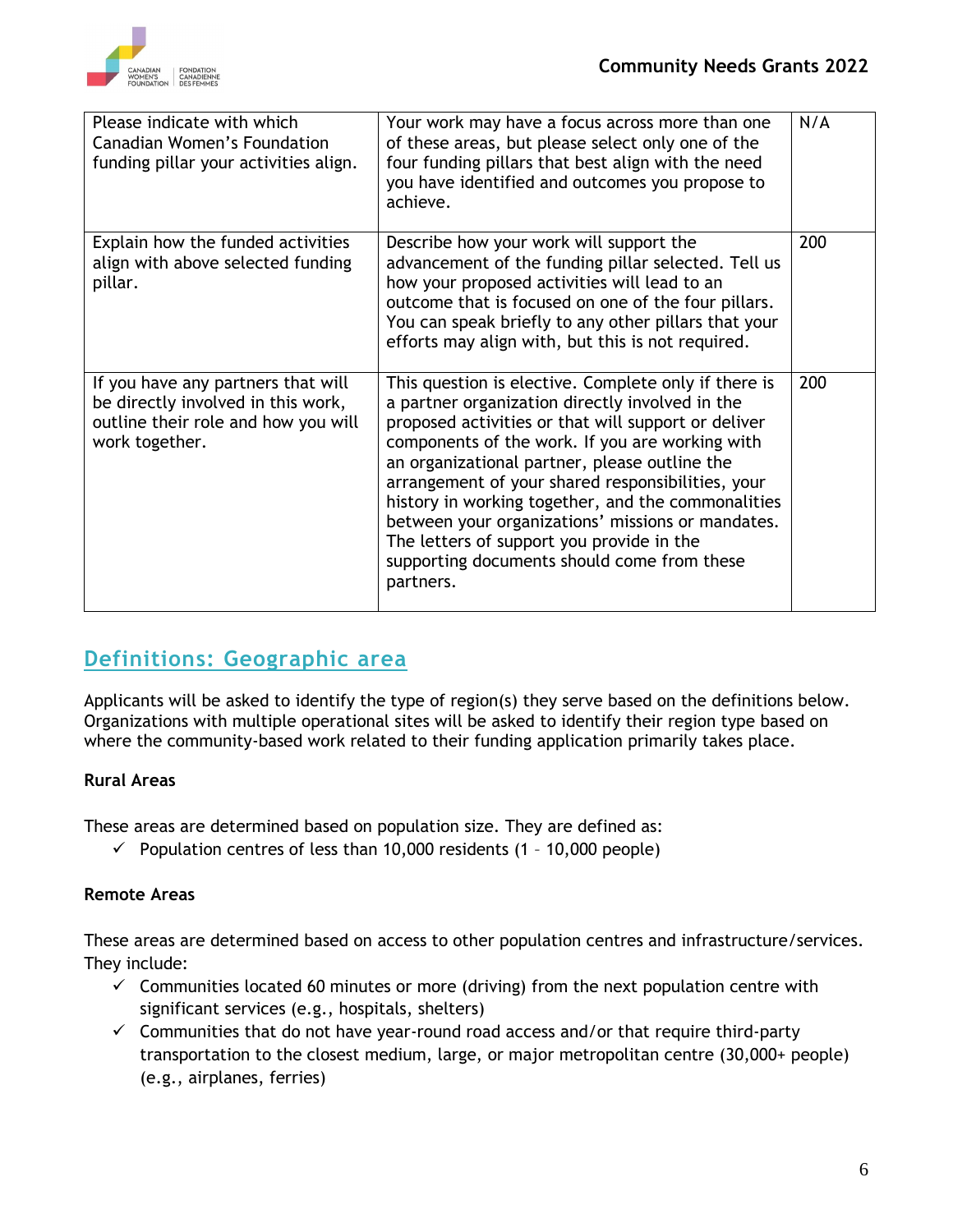

#### **Northern Areas**

These areas are determined based on geographic location.

- ✓ All communities located in Yukon Territory, Northwest Territories, and Nunavut are considered northern.
- $\checkmark$  All communities located in [Canada Revenue Agency's "Zone A"](https://www.canada.ca/en/revenue-agency/services/tax/individuals/topics/about-your-tax-return/tax-return/completing-a-tax-return/deductions-credits-expenses/line-25500-northern-residents-deductions/line-25500-places-located-prescribed-zones.html) are considered northern.

### **BUDGET FORM**

Use the budget line items provided and add more rows, as needed, to give a full account of how money will be spent. Some items will be included in the cash expenses columns, and some may be covered in-kind by your organization. Any amount or service offered pro-bono or as part of a partnership agreement, or as part of your organization's operational base should be listed as an inkind expense and then **also** be listed in the REVENUES section as an in-kind donation.

#### **EXPENSES**

#### **Salaries and Benefits**

May include program or frontline service, administrative, management, or relief staff. Provide staff titles, number of staff, hours of work per week, hourly, rate and percentage of benefits.

#### **Consultants, Professional Fees, and Honoraria**

Estimate consultant fees with hourly rate and number of hours, even if services are pro bono. Indicate what services will be provided by the consultants. This can include honoraria for Elders, volunteers, mentors, participants – and the amount each will receive. Accessibility services such as interpreters, attendants, or support workers should be captured under this budget line.

#### **Facilities**

This can be a portion of the office or program space rental and utilities, including phone, internet, or cleaning services. It can be provided in-kind or added as a cash expense to be covered by the proposed budget.

#### **Materials and Supplies**

- Program materials
	- $\circ$  Estimate supply costs related to program delivery. This could include materials for activities or any curriculum-related supplies.
- Food
	- $\circ$  Indicate the total cost of food for the duration of the program. When calculating this number, think about the cost per session (multiplied by total number of session) and factor in a buffer amount for special events or food costs for dietary restrictions.
- Office supplies
	- $\circ$  This can include costs for purchased supplies or regular service charges related to
	- photocopying, for example.
- Equipment
	- $\circ$  Include the cost of equipment directly related to delivery of services or for organizational operations, such as tablets for use in program or for participants' use at home. Note that large equipment considered a capital expense are not permitted.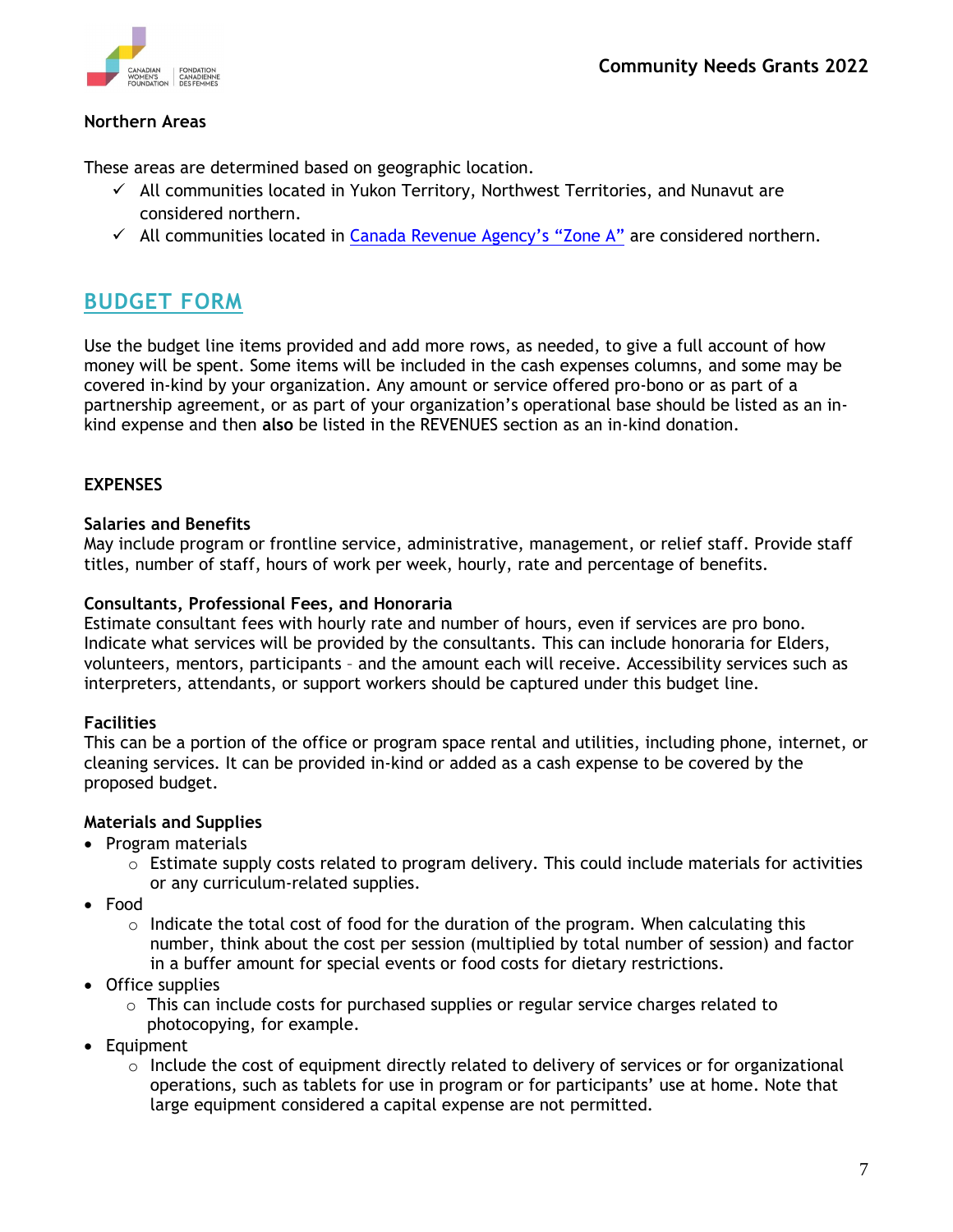#### **Communications**

This includes any promotion or communication costs related to recruitment, outreach, or knowledge sharing with participants, volunteers, mentors, community partners, network members, or other stakeholders.

#### **Travel**

This can support travel costs for staff, volunteers, or participants/service users. Explain if it will be used for public transport, for ride sharing services, for taxis, or for mileage rates related to personal car use. If your organization has an internal policy, use those rates, if not, use Government Treasury Board rates for your province. Note that international travel is not an eligible expense.

#### **Child and / or Family Care**

Explain how many hours of child of family care will be offered to participants or services users, or outline the costs of providing onsite chidcare. This could be offered in-kind or be an additional cash expense.

#### **Accessibility / Other costs**

Note that the Foundation does not have a fixed administrative budget line like many other funders. Where possible, all costs should be captured above, including administrative staff, bookkeeping services, office supplies, or translation/interpretation services, for example. Only use this line if the cost does not fall under any of the above noted budget lines.

#### **REVENUES**

The revenue breakdown should include all anticipated sources of revenue supporting this work, including any registration or participant fees, in-kind donations, and administrative costs that will be covered by your organization or another.

Place the amount in the relevant column to indicate whether revenues are confirmed or not and inform of the anticipated date of confirmation if known, or your best guess if not known.

#### **1. Canadian Women's Foundation**

Please list the total amount you are requesting from Canadian Women's Foundation, including applicable Access Funds.

#### **2. Other cash**

- If there are other foundations that you have applied to, or that agreed to offer funds to support this project, please list the name of each one and the dollar amount.
- List corporate, local business or individual gifts. If you are hoping to support this project with a targeted mail-out campaign, please explain and insert expected revenue result.
- Include any government grants, core or project funding that will be applied to this project.

#### **3. In-kind**

If there are amounts or services that your organization or another group are offering pro-bono, or that come from your operational base, please list them, and make sure they have been entered in the In-kind column in the expense section of the budget, at the line item that relates to them. In-kind gifts cannot be factored into amount of cash requested.